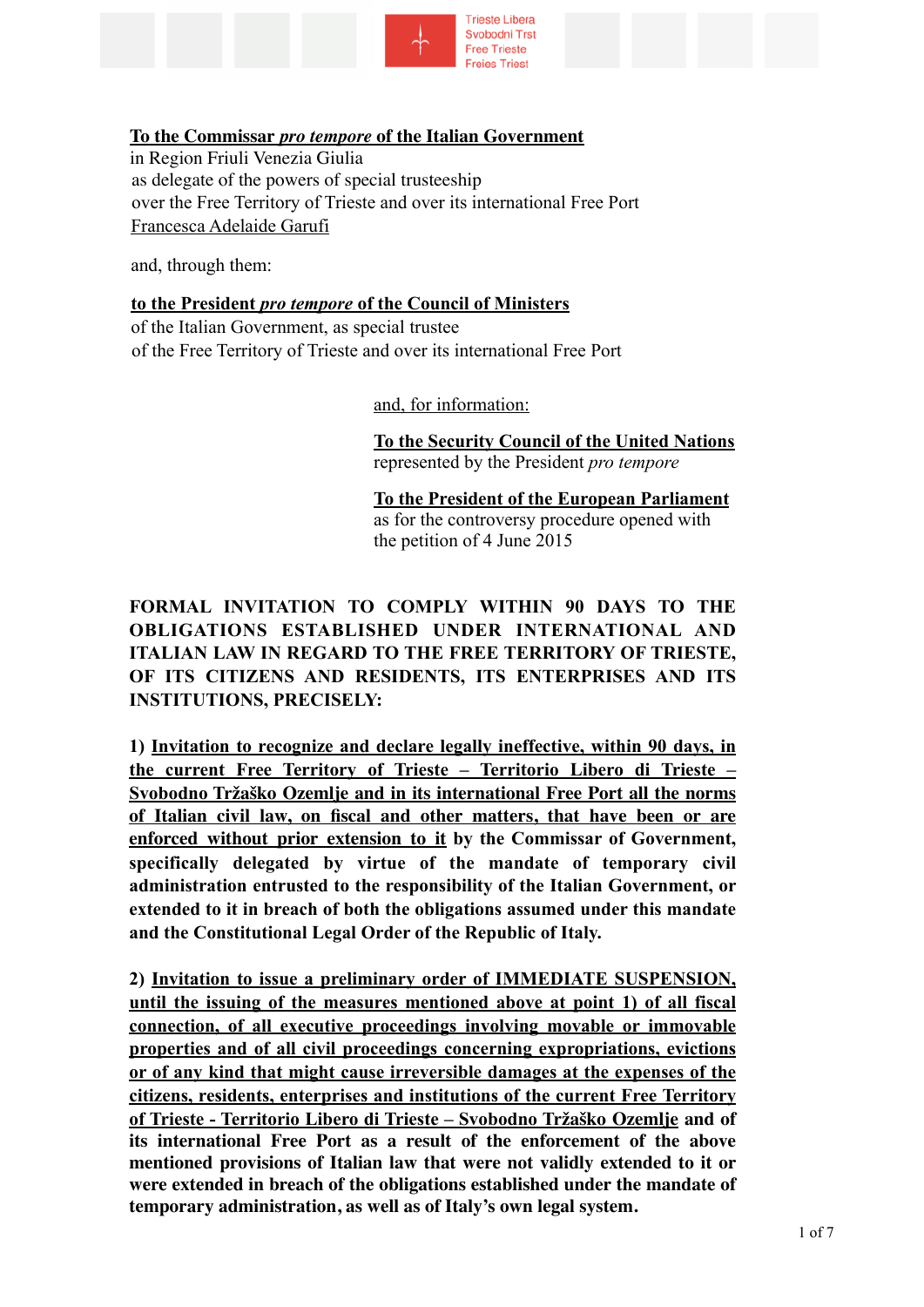**3) Invitation to take action, within 90 days, to re-establish the financial and fiscal administration of the current Free Territory of Trieste - Territorio Libero di Trieste – Svobodno Tržaško Ozemlje and of its international Free Port, separated and divided from the Administration of the State of Italy, in proper and full implementation of the obligations established under the mandate of temporary civil administration, entrusted to the Italian Government;**

## **4) Invitation to take care, at the same time, to order and obtain from the Republic of Italy the full compliance with international and domestic, Italian obligations they have assumed towards the Free Territory of Trieste.**

This invitation, to which all subjects of private, public and international law holding legitimate interests are free to associate, is presented by the Movimento Trieste Libera – Gibanje svobodni Trst – Bewegung Freies Triest – Free Trieste Movement, a political organization with the character of an international subject, which represents the rights and legitimate interests of the citizens *de jure* and of the residents of the current Free Territory of Trieste as well as protecting the interests of all States of the International Community and of the European Union to the full, correct and undisturbed functioning of the international Free Port of Trieste.

The Free Trieste Movements acts by virtue of the mandate of its members and of more than 20,000 signatures it has already collected for this purpose, 15,000 of which, in particular, to address the Security Council of the United Nations, direct international guarantor of the Free Territory of Trieste, to obtain the restoration of its correct special trusteeship, established under Resolution No. 16/1947 of the Security Council and under the Treaty of Peace between the Allied and Associated Powers and Italy, signed in Paris on 10 February 1947.

The urgency of this formal invitation to fulfill and comply with the obligations set out herein is a consequence of the fact that infringement of those obligations committed by Italian Authorities are causing increasing economic, social and vital damages to the Free Territory of Trieste, to its enterprises and to its institutions, pulling them all in the bankruptcy proceedings and abnormal corruptions of the State of Italy.

This invitation is grounded on all international laws in force on this matter and of all norms in legal force with which the Republic of Italy has ratified and executed these, in particular:

- Resolution No. 16/1947 of the Security Council of the United Nations;
- the Treaty of Peace between the Allied and Associated Powers and Italy, signed in Paris on 10 February 1947, articles No. 4, 21, 22, 48 point 5, 78 point 7, 79 point 6 g, 85 and Annexes I D (Frontiers), VI (Permanent Statute), VII (Provisional Regime), VIII (Instrument for the international Free Port), IX (Technical dispositions), X (Economic and Financial Provisions), all in legal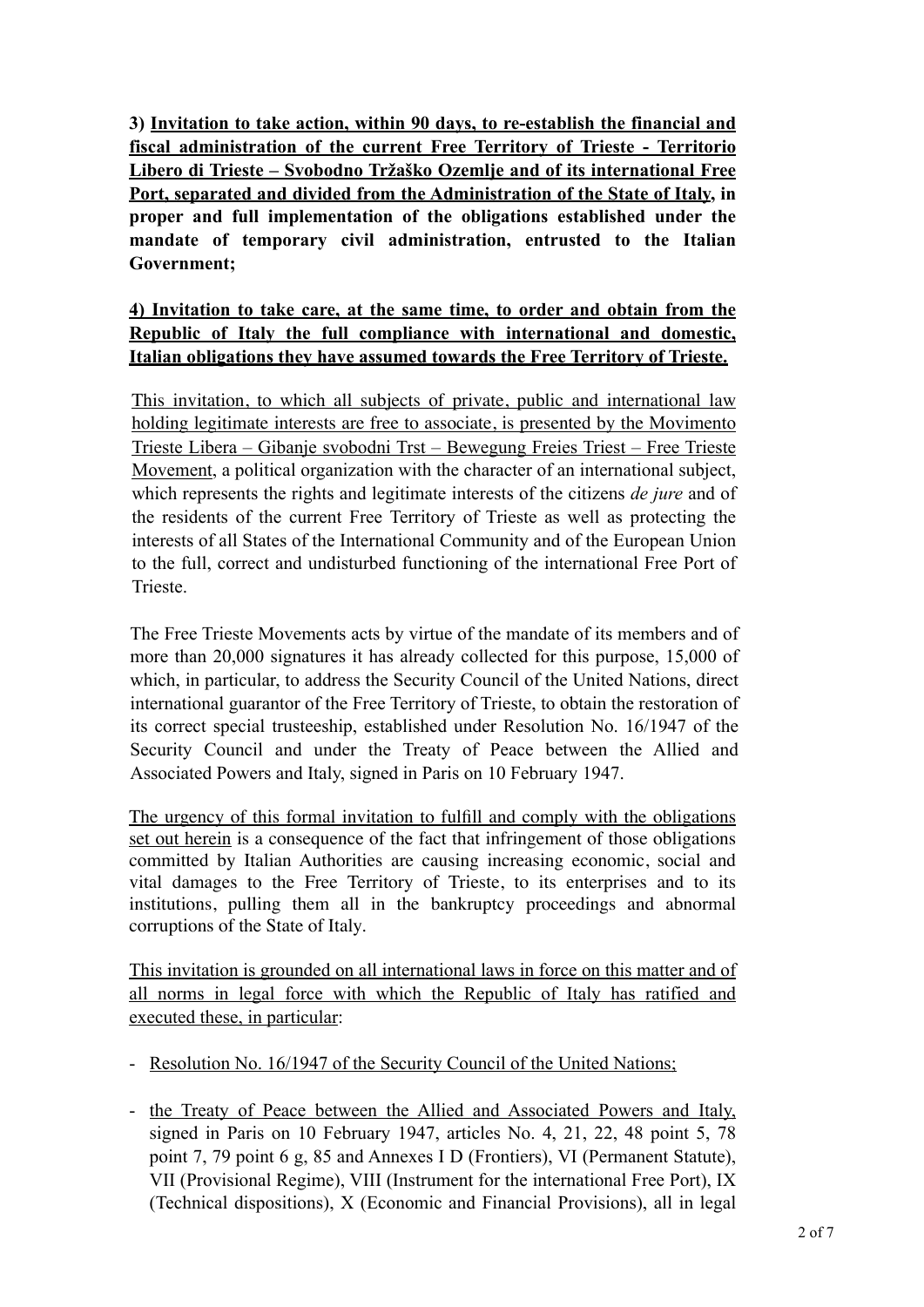force except the territorial provisions referring to former "Zone B", which became inapplicable in 1992 under article 30 point 3 of the Vienna Convention on the Law of Treaties (see also: US Department od State, *Treaties in Force,* 2013);

- the Memorandum of Understanding of London signed on 5 October 1954, as an executive instrument of the Treaty of Peace regarding the Provisional Regime of the Free Territory of Trieste, for the part relating to the temporary civil administration, entrusted to the Italian Government, which continues to exercise it through an appointed, delegated Commissar of Government;
- the Italian laws, in force, of ratification and execution of the Treaty of Peace and of execution of the Memorandum of London of 1954: Law No. 811 of August 2nd, 1947, Legislative Decree of the Provisional Head of State No. 1430 of November 28th, 1947; Law No. 3054 of November 25th, 1952; Decree of the President of the Republic of November 27th, 1954, Constitutional Law No. 1/1963, article 70;
- articles 10, sub-paragraph 1 and article 117, sub-paragraph 1 of the Constitution of the Republic of Italy.

This invitation recalls in full also all the acts that have already been notified to the Italian Government and to this Commissar of Government on the matter, especially:

a) The «*Atto urgente di reclamo e messa in mora* **// Urgent act of complaint and notice of default**» to the Italian Government of June 18th, 2013.

b) The **«***Diffida internazionale al Governo italiano quale amministratore fiduciario del Territorio Libero di Trieste a dare piena esecuzione alle norme sul regime internazionale e sui registri navali del Porto Franco di Trieste, etc.//*  **Formal international notice to the Italian Government, entrusted with the administration of the Free Territory of Trieste to fully implement the norms concerning the international regime and the naval registers of the Free Port of Trieste etc.»** of September 9th, 2014.

c) the «*Carta dei Diritti dei Cittadini e delle Imprese del Free Territory of Trieste* **// Charter of Rights of the Citizens and of the Enterprises of the Free Territory of Trieste»** of May 22nd, 2015.

d) **the Petition dated 4 June 2015 to the European Parliament and, through it, to the European Commission,** which opened a dispute «*per violazioni del diritto internazionale e del diritto dell'Unione Europea nei rapporti rapporti giuridici, politici ed economici dell'Unione Europea e della Repubblica Italiana verso l'attuale Free Territory of Trieste e verso gli altri Stati dell'UE e della Comunità internazionale* **// for violations of international law and of the law of the European Union in the legal, political and economic relations of the European Union and of the Republic of Italy toward the current Free**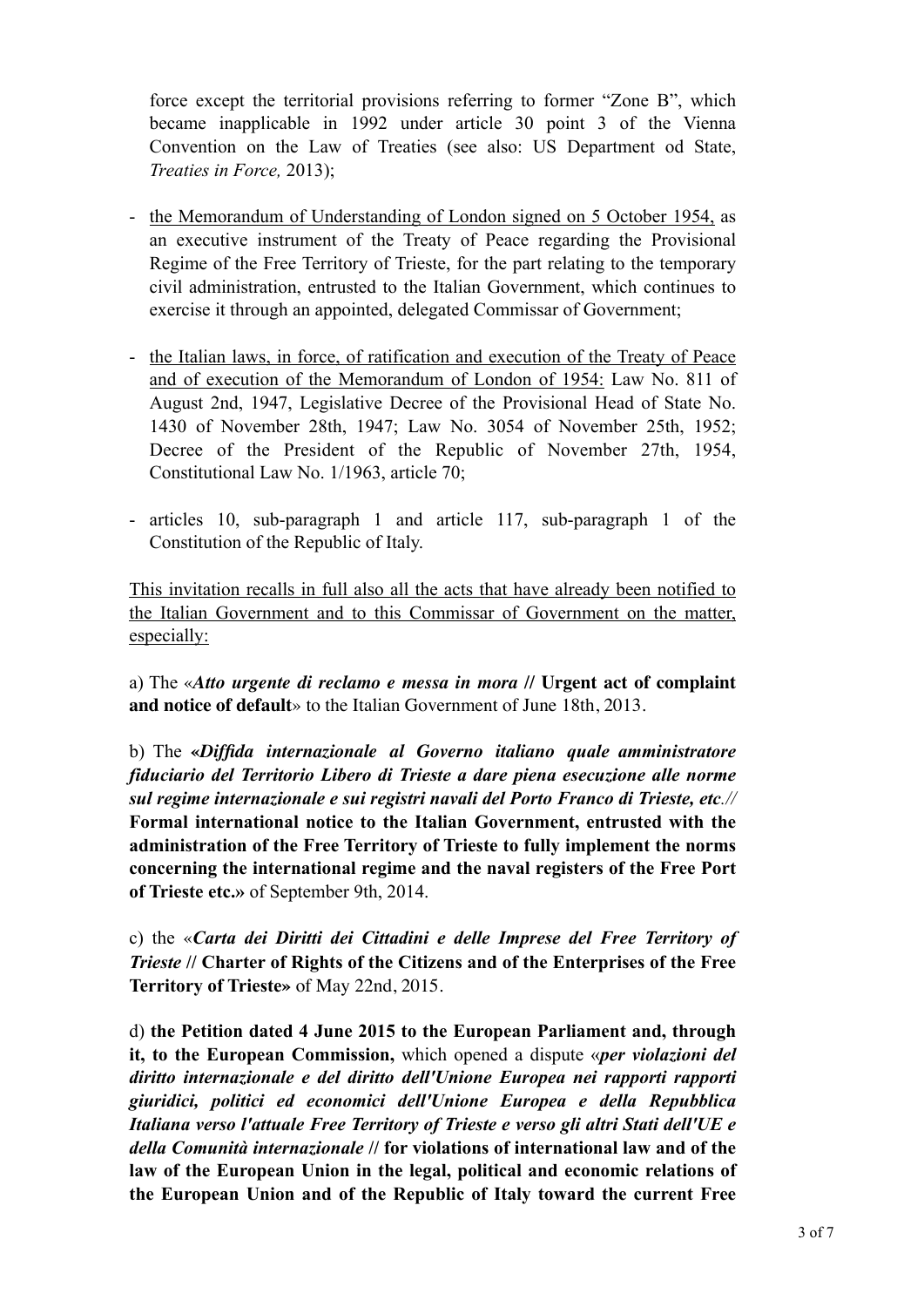### **Territory of Trieste and toward the other Member States of the EU and of the International Community»;**

In accordance with the International and Italian laws listed above, this Commissar of the Italian Government (with the subordinate appointment as prefect of Trieste) which, to this day, exercises the legislative powers to issue its own laws or to extend Italian laws with the needed adjustments to the legal order of State of the FTT on the current Free Territory of Trieste and on its international Free Port, as delegate of the entrusted Italian Government, on behalf of the Security Council of the United Nations, holder of the jurisdiction.

Said function of this Commissar of Government is different and separate from the ordinary functions that it exercises on behalf of the Republic of Italy in the Italian provinces (Gorizia, Udine, Pordenone) which form Region Friuli Venezia Giulia, to which were temporarily aggregated for administrative purposes also the Municipalities of the Free Territory of Trieste.

In the exercise of the temporary civil administration of the Free Territory of Trieste and of its international Free Port, the Italian President of the Council of Ministers, its Ministers, the delegated Commissar of Government and the other Italian officers assigned by them to carry out related duties as international officers on behalf of the Security Council of the United Nations, as well as being personally subject of all privileges, obligations and sanctions deriving from such role.

The obligations deriving from this role consist in the execution of the norms of the Treaty of Peace regarding the current Free Territory of Trieste, especially the obligations established as part of the Provisional Regime (Annex VII) including, under article 2, sub-paragraph 3 and 4, the application of all compatible norms of the Permanent Statute, especially when it comes to:

the neutrality and demilitarization of the Free Territory (art.3); its democratic order as for human rights and fundamental freedoms (Article 4) civil and political rights (Article 5); citizenship rights (Article 6); the official languages (Article 7); State insignias (Article 8); the structure and the representativeness of the government bodies (Articles 9 e 29); the principles of Constitutional law (Article 10); proportional representation (Article 12) the independence and the structure of judicial authority (Articles 14, 15, 16); the direct, exclusive dependence on the Security Council (Articles 17 and 25, which includes the principle of international arbitration for the Free Port, established at Article 24 of Annex VIII); the budget (Article 21): foreign relations (Article 24); the criteria for the appointment and Removal of Administrative Officials (Article 26); public security and police forces (Articles 27 e 28); railways (Article 31); the register of Commercial Aviation (Article 32); the Registration of Vessels for the FTT and other States (Article 33); the International Free Port (Article 34); Freedom of Transit for the goods incoming and departing from the Free Port (35); the Interpretation and Amendment of the norms, including the right to petition (Articles 37 and 36).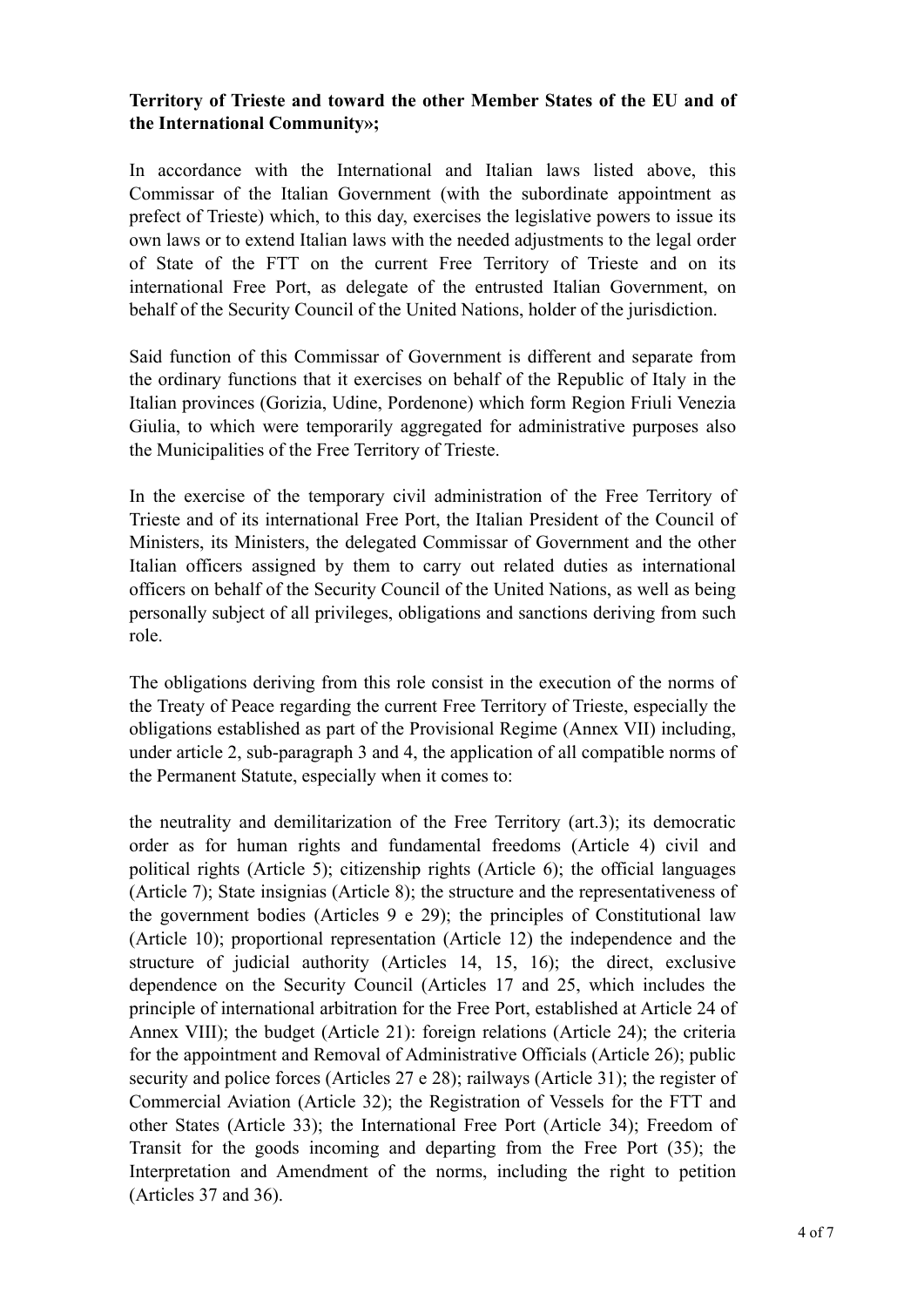To the above listed obligations established under Annexes VII and VI, are to be added also those regarding the execution of all provisions of Annex VIII as for the international Free Porto, of Annex IX as for technical dispositions and those of Annex X on economic and financial measures, in particular, as for this, to grant the application of:

- the norms regarding the guarantee of Italian public or private social insurances (art. 7), of the rights to the payment of Italian civil or military pensions (art. 8) and for industrial, literary and artistic rights (art. 18);

- the fiscal provision of article 5 exempts the Free Territory from the payment of Italian public debt: «*The Free Territory shall be exempt from the payment of the Italian public debt.*» (in 1947, due to the war, Italian public debt corresponded to 45% of the del GDP, but in 2014 is rose above 132%, for instance,  $\epsilon$ 32.000 pro capita).

- of the norm on State and demanial property which transfers to the Free Territory of Trieste all Italian State and para-statal properties (article 1), and of the complement norm of Annex VIII, article 2, point 2, which transfers without payment to the Free Port all Italian state and para-statal property within its limits.

The subject and the purpose of the special mandate of temporary civil administration of the Free Territory of Trieste and of its international Free Port, currently entrusted to the Italian Government, and delegated from it to this Commissariat of Government, is therefore the management of the Provisional Regime of the Free Territory of Trieste established under Annex VII of the Treaty, and it includes the obligation to execute also all the applicable norms listed above.

The legislative and administrative powers deriving from this mandate of temporary civil administration can therefore be enforced only in accordance with the provisions of the Treaty of Peace and of its Annexes, and do not allow any act or measure in contrast with them.

The actions of the administering Italian Government or of the Commissar it has appointed which violate said obligations are therefore, *ipso facto*, legally null and void. It does also constitutes a civilly and criminally liable violation of the Italian legal system, which has incorporated said obligations under a constitutional guarantee, which makes them rank higher than domestic Italian laws.

The absolute inapplicability of domestic Italian laws within the current Free Territory of Trieste which are not extended to the legal order of the Free Territory under a legislative measure of the operating temporary civil administration is also recognized by the Italian Supreme Court of Cassation (which has assumed the role of Court of Cassation of the Free Territory under Decree No. 2 of October 29th, 1954 of the Commissar of the provisional Government) I Civil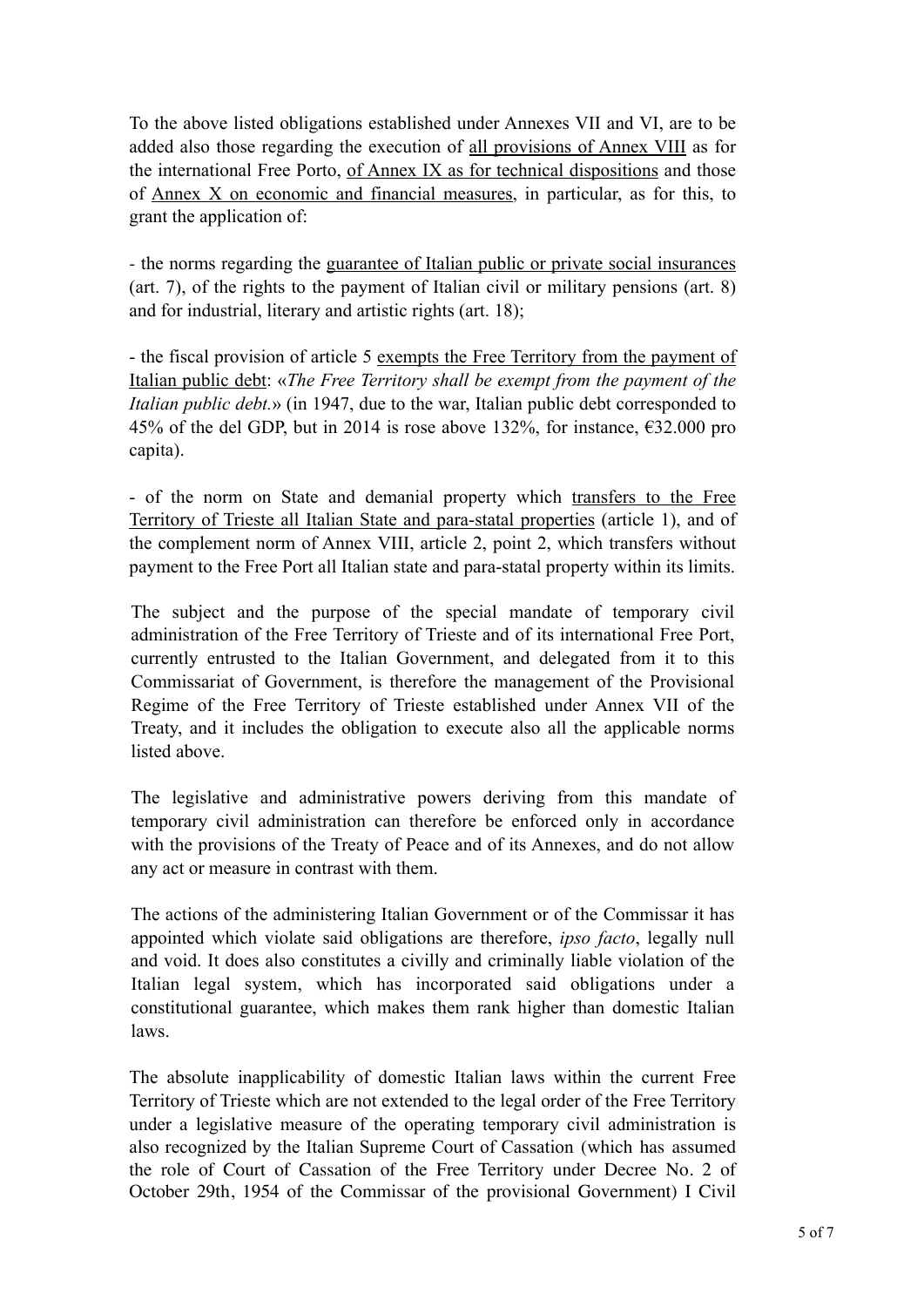Section, judgment No. 323 of September 26th, 1965, on fiscal matters and referring also to the Italian citizens residing here:

«*Poiché il decreto legislativo 29 marzo 1947, n. 143, istitutivo della imposta straordinaria progressiva sul patrimonio, non è stato esteso al Territorio Libero di Trieste, i cittadini italiani ivi residenti al 28 marzo 1947 non possono essere assoggettati a tale imposta, indipendentemente dalla circostanza che i loro beni siano situati in tutto o in parte fuori del Territorio Libero di Trieste.*»

«*Since legislative decree No. 143 of March 29th, 1947, establishing the extraordinary progressive income tax*, *has not been extended to the Free Territory of Trieste, Italian citizens residing there at March 18th, 1947 cannot be subject to this tax, regardless of the circumstances that their properties are, wholly or in part, outside the Free Territory of Trieste.*»

**Notwithstanding this, Italian authorities in Trieste have allowed and long supported a situation of abnormous illegality and institutional corruption** and have simulate the sovereignty and the direct jurisdiction of the State of Italy over the Free Territory of Trieste and over the international Free Port, at first by extending Italian laws incompatible with the legal order of the Free Territory, and then enforcing directly - for instance, unlawfully and invalidly, Italian laws.

For this illegal purpose, were gradually reduced also the powers of the Commissar of Government by reducing 90% of the staff and limiting their legislative measures to the international Free Port, the *Fondo Trieste* (created with funds from the USA) and to the electoral districts of the "Province of Trieste" (which does not have the legal status of the Province of the State of Italy, but that of a temporary, autonomous provisional body of the Free Territory).

Those abuses are surreptitiously justified with biased political-doctrinal exercises on the matter and by the abnormal judgment of local Italian magistrates, which have no legal grounds or relevance, under international and under Italian law, as well as constituting a violation of both legal orders and leading to civil or criminal liabilities for the public officers who enforce those (Italian Code of Criminal Law, article 479, and others).

Thanks to said deceptions, corrupted Italian political circles and powers did unlawfully deprive the Free Territory of Trieste of its political and special economic rights as well as paralyzing the international Free Port, forcing them in an economic crises more and more hard, which overwhelm the local citizens, families, enterprises and institutions.

Since the crisis, caused by the actions of Italian administrators is at an intolerable level for the population under administration, which suffers economical and vital damages, the Free Trieste Movement considers it necessary putting an end to it by immediately putting in default, with this act, Italian authorities who are civilly or criminally responsible of it.